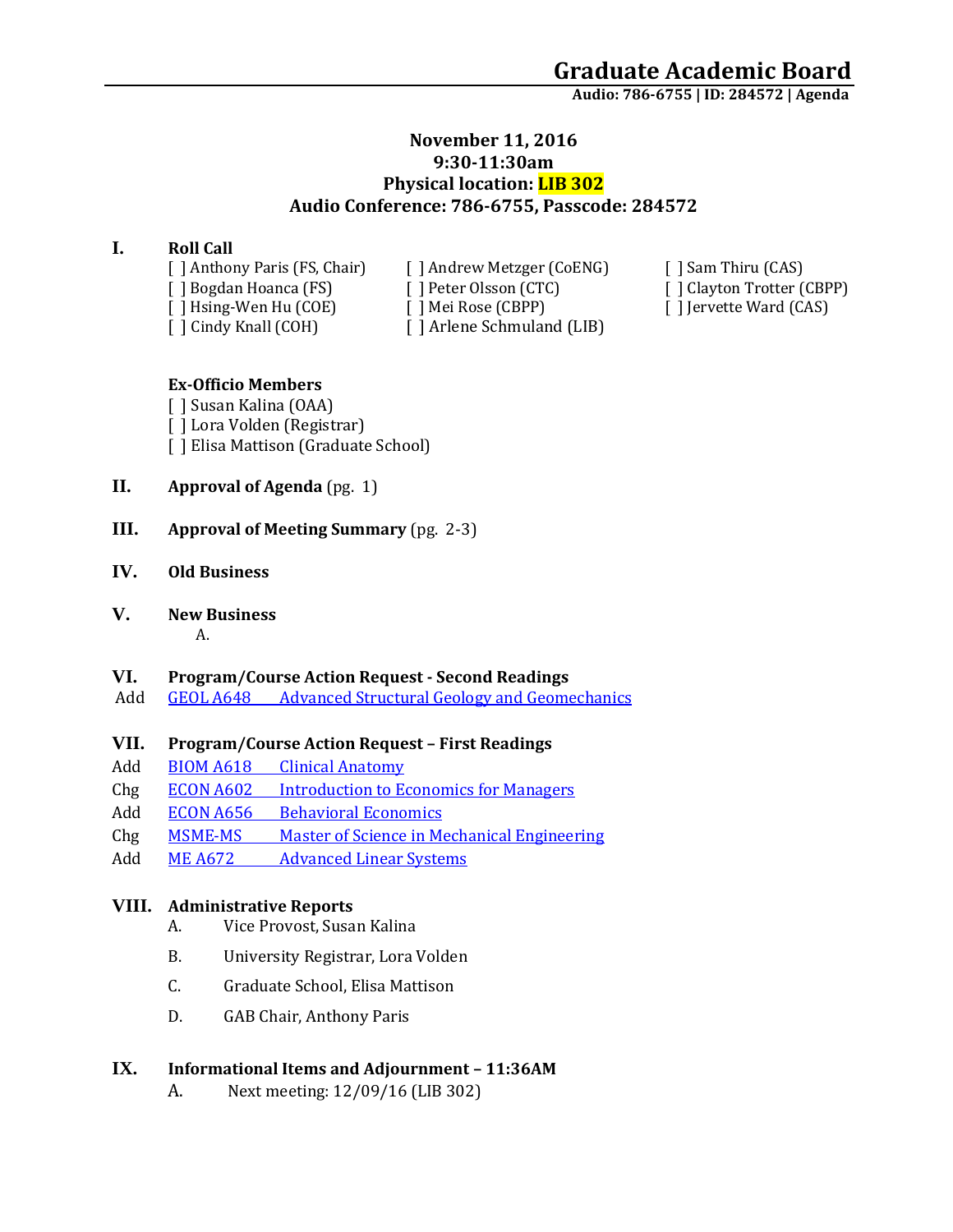**Audio: 786-6755 | ID: 284572 <sup>|</sup> Summary**

# **October 28, 2016 9:30-11:30am Physical location: ADM 204 Audio Conference: 786-6755, Passcode: 284572**

# **I. Roll Call**

[P] Anthony Paris (FS, Chair) [P] Andrew Metzger (CoENG) [P] Sam Thiru (CAS) [P] Bogdan Hoanca (FS) [P] Peter Olsson (CTC) [A] Clayton Trotter (CBPP) [P] Hsing-Wen Hu (COE) [E] Mei Rose (CBPP) [E] Jervette Ward (CAS) [P] Cindy Knall (COH) [P] Arlene Schmuland (LIB)

# **Ex-Officio Members**

[P] Susan Kalina (OAA) [P] Lora Volden (Registrar) [E] Elisa Mattison (Graduate School)

**II. Approval of Agenda** (pg. 1-2)

#### **III. Approval of Meeting Summary** (pg. 3-4)

#### **IV. Old Business**

A. Proposed policy change discussion: The 9-credit rule

#### **V. New Business**

- A. Current courses with multiple repeat rules, Lora Volden (pg. 5-6) Motion that the Registar is permitted to send an email to the faculty listserv stating intent to remove max repeat rule on list of courses. *Motion to approve. Motion passes.*
- B. CIM: Recommendations for course description formatting, Carrie King (pg. 7) *Motion to approve with edits. Motion passes.*
- C. Discussion of tuition rates for cross-listed courses *Motion to approve with edits. Motion passes.*

#### **VI. Program/Course Action Request - Second Readings**

Del [CED: 9/2/16] G.C. Marriage and Family Therapy (pg. 8) *Motion to suspend rather than delete the Graduate Certificate in Marriage and Family Therapy. Motion passes.* 

#### **VII. Program/Course Action Request – First Readings**

- Add [MS: Master of Science in Dietetics and Nutrition](https://nextcatalog.uaa.alaska.edu/courseleaf/courseleaf.cgi?page=/programadmin/286/index.html&step=tcadiff)
- Add DN A601 [Professional Practice in Dietetics and Nutrition](https://nextcatalog.uaa.alaska.edu/courseleaf/courseleaf.cgi?page=/courseadmin/7680/index.html&step=tcadiff)
- Add DN A612 [Advanced Nutrition Counseling](https://nextcatalog.uaa.alaska.edu/courseleaf/courseleaf.cgi?page=/courseadmin/7645/index.html&step=tcadiff)
- Add DN A615 [Public Health Nutrition](https://nextcatalog.uaa.alaska.edu/courseleaf/courseleaf.cgi?page=/courseadmin/7585/index.html&step=tcadiff)
- Add DN A630 [Applied Research in Nutrition and Dietetics](https://nextcatalog.uaa.alaska.edu/courseleaf/courseleaf.cgi?page=/courseadmin/7621/index.html&step=tcadiff)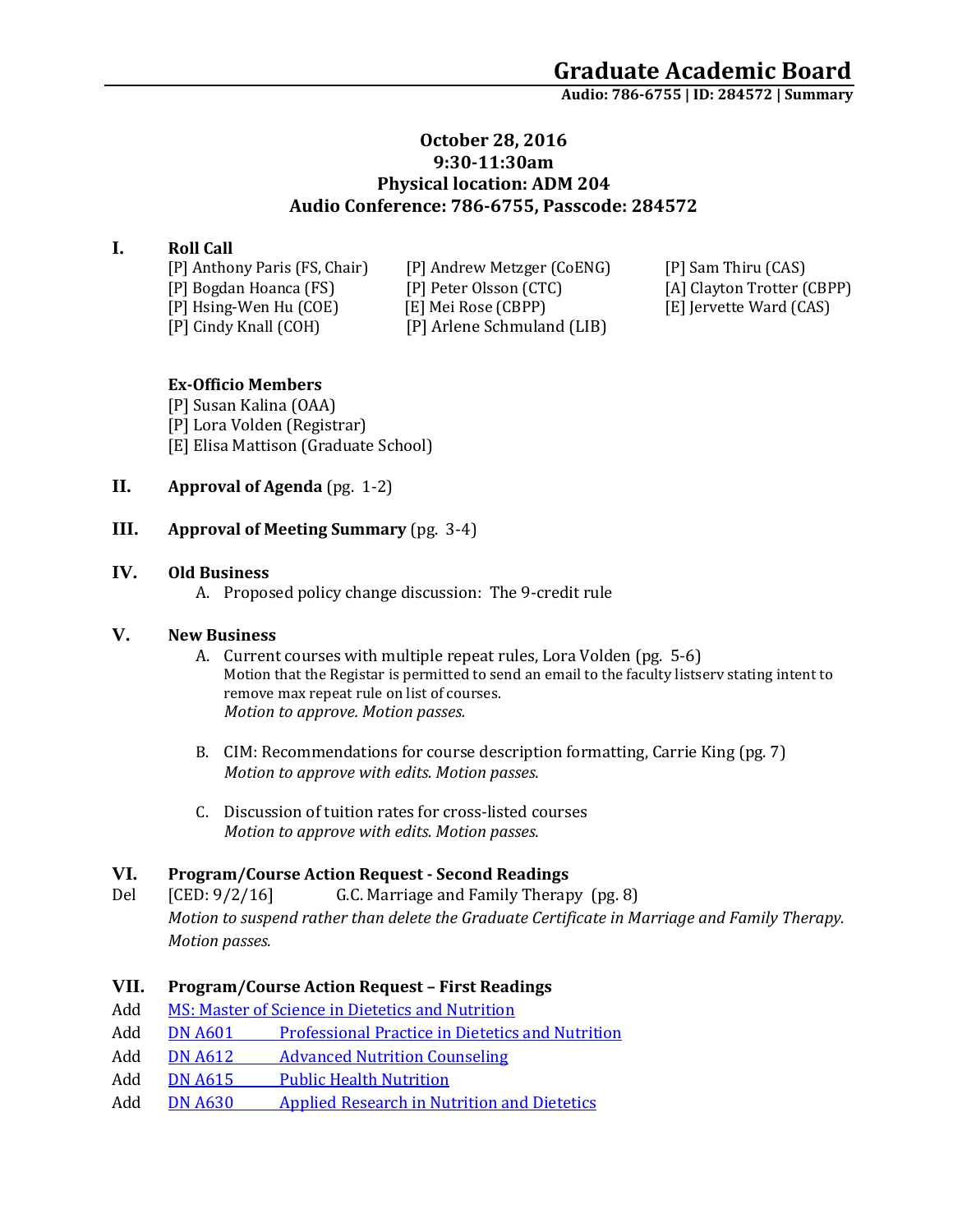- Add DN A641 [Clinical Nutrition Assessment and Intervention](https://nextcatalog.uaa.alaska.edu/courseleaf/courseleaf.cgi?page=/courseadmin/7681/index.html&step=tcadiff)
- Add DN A642 [Advanced Clinical Nutrition](https://nextcatalog.uaa.alaska.edu/courseleaf/courseleaf.cgi?page=/courseadmin/7682/index.html&step=tcadiff)
- Add DN A650 [Dietetics Organizational Leadership and Management](https://nextcatalog.uaa.alaska.edu/courseleaf/courseleaf.cgi?page=/courseadmin/7646/index.html&step=tcadiff)
- Add DN A698 [Dietetics Nutrition Graduate Project](https://nextcatalog.uaa.alaska.edu/courseleaf/courseleaf.cgi?page=/courseadmin/7603/index.html&step=tcadiff)
- Add DN A699 [Dietetics Nutrition Graduate Thesis](https://nextcatalog.uaa.alaska.edu/courseleaf/courseleaf.cgi?page=/courseadmin/7602/index.html&step=tcadiff) *Motion to waive first and approve second read. Motion passes.*
- Add BIOM A618 [Clinical Anatomy](https://nextcatalog.uaa.alaska.edu/courseleaf/courseleaf.cgi?page=/courseadmin/7638/index.html&step=tcadiff)
- Chg ECON A602 [Introduction to Economics for Managers](https://nextcatalog.uaa.alaska.edu/courseleaf/courseleaf.cgi?page=/courseadmin/2259/index.html&step=tcadiff)
- Add ECON A656 [Behavioral Economics](https://nextcatalog.uaa.alaska.edu/courseleaf/courseleaf.cgi?page=/courseadmin/7341/index.html&step=tcadiff) *Postponed*

#### **VIII. Administrative Reports**

- A. Vice Provost, Susan Kalina
- B. University Registrar, Lora Volden
- C. Graduate School, Elisa Mattison
- D. GAB Chair, Anthony Paris

#### **IX. Informational Items and Adjournment – 11:36AM**

A. Next meeting: 11/11/16 (LIB 302)